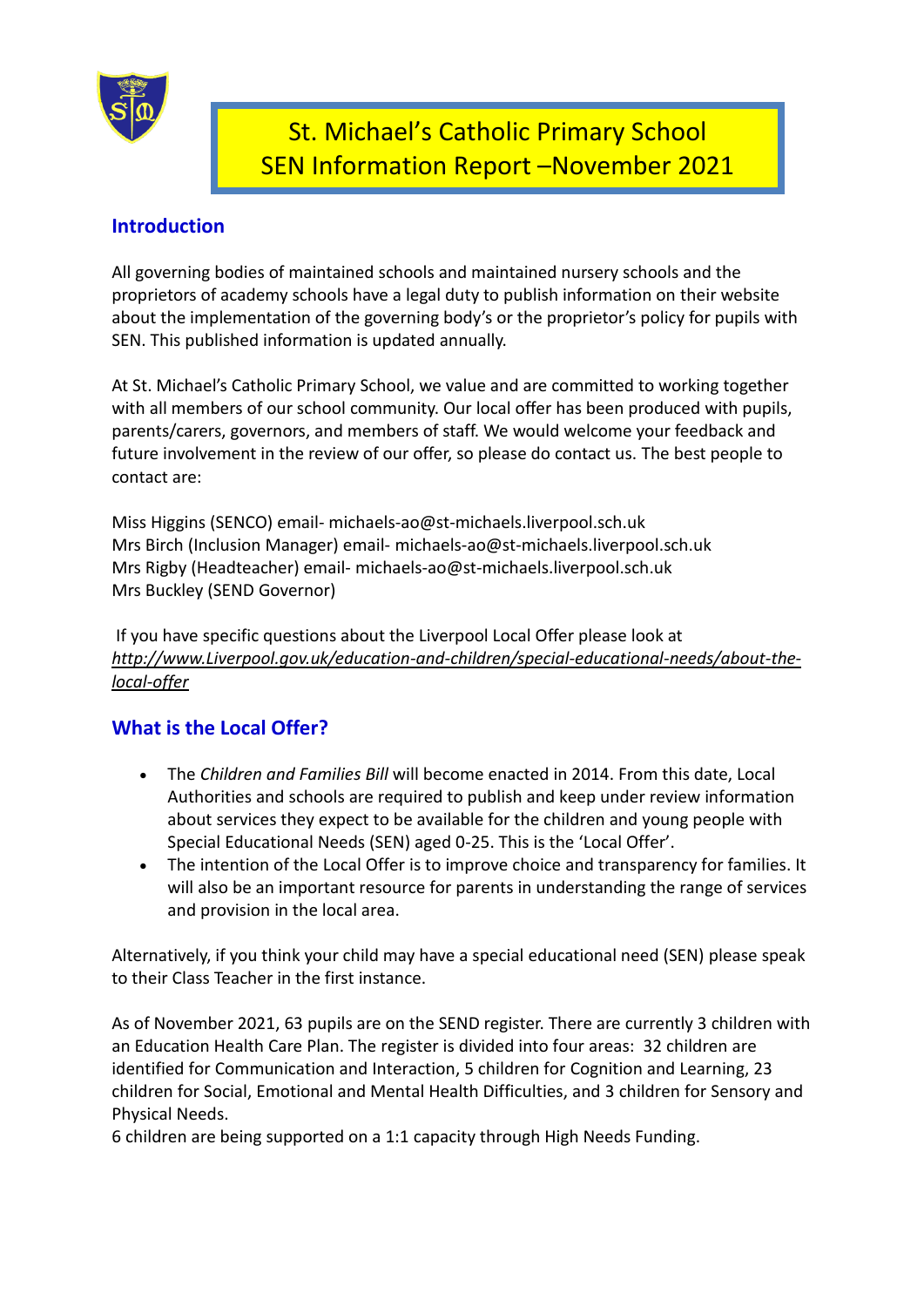# **Your Child has Special Educational Needs. What can we at St. Michael's Catholic Primary offer you?**

At St. Michael's we work together to create a Christ centred learning environment in which each person can develop to their full potential in all aspects of their lives, and acknowledging the dignity and self-worth of all. We embrace the fact that every child is different, and, therefore, the educational needs of every child are different; this is certainly the case for children with Special Educational Needs.

## **1. What kinds of special needs does the school provide for?**

At St. Michael's Catholic Primary School, we provide for children of varying needs.

This is accomplished through a number of methods depending on the children's needs. A child is classed as having special educational needs if he or she has learning difficulties that call for special educational provision to be made. The four broad 'areas of need' are Communication and Interaction, Cognition and Learning, Social, Emotional and Mental Health Difficulties, and Sensory and Physical Needs.

A child has learning difficulties if he or she:

a) Has a significantly greater difficulty in learning than the majority of children of the same age.

b) Has a disability which prevents or hinders the child from making use of educational facilities of a kind provided for children of the same age in other schools within the LEA. c) Is under compulsory school age, and falls within the definition at a) or b) above or would do so if special educational provision was not made for the child.

We recognise the definition of SEN as stated in the Code of Practice 2014:

## *"A pupil has SEN where their learning difficulty or disability calls for special educational provision, namely provision different from or additional to that normally available to pupils of the same age". (p83)*

All staff at St. Michael's Catholic Primary School will have due regard for the Special Needs Code of Practice when carrying out our duties towards all pupils with special educational needs, and ensure that parents are notified when SEN provision is being made for their child.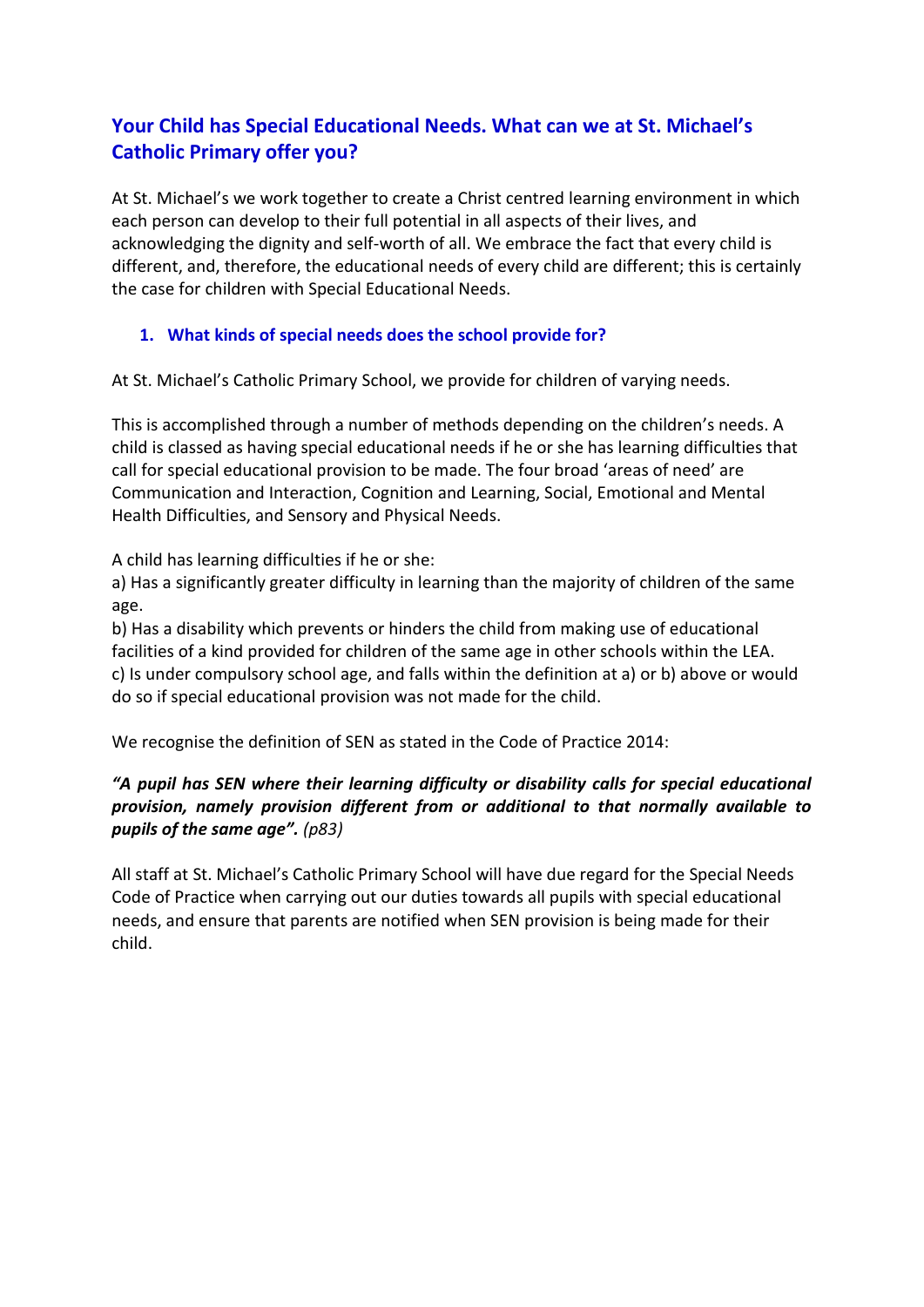## **2. Who are the best people to talk to talk to in school about my child's difficulties with learning, special educational needs or disabilities (SEND)?**

#### **The class teacher**

Responsible for

- Checking on the progress of your child and identifying, planning and delivering any additional help your child may need (this could be targeted work or additional support) and letting the Special Education Needs/Disabilities Co-ordinator (SENCO) know as necessary.
- Writing pupil progress targets and sharing and reviewing these with parents at least once each term and planning for the next term.
- Personalised teaching and learning for your child as identified on the school's provision map.
- Ensuring that the school's SEND Policy is followed in their classroom and for all the pupils they teach with any SEN.

#### **The SENCO: Miss Higgins**

Responsible for

- Developing and reviewing the school's SEND policy.
- Co-ordinating all the support for children with special educational needs or disabilities (SEND)
- Ensuring that you are

i) involved in supporting your child's learning

ii) kept informed about the support your child is getting

iii) involved in reviewing how they are doing.

- Liaising with all the other people who may be coming in to school to help support your child's learning, e.g. Speech and Language Therapy, Educational Psychology.
- Updating the school's SEN register (a system for ensuring that all the SEND needs of pupils in this school are known) and making sure that records of your child's progress and needs are kept.
- Providing specialist support for teachers and support staff in the school, so that they can help children with SEND in the school to achieve the best progress possible.

#### **The Head teacher: Mrs A. Rigby**

#### Responsible for

 The day-to-day management of all aspects of the school; this includes the support for children with SEND.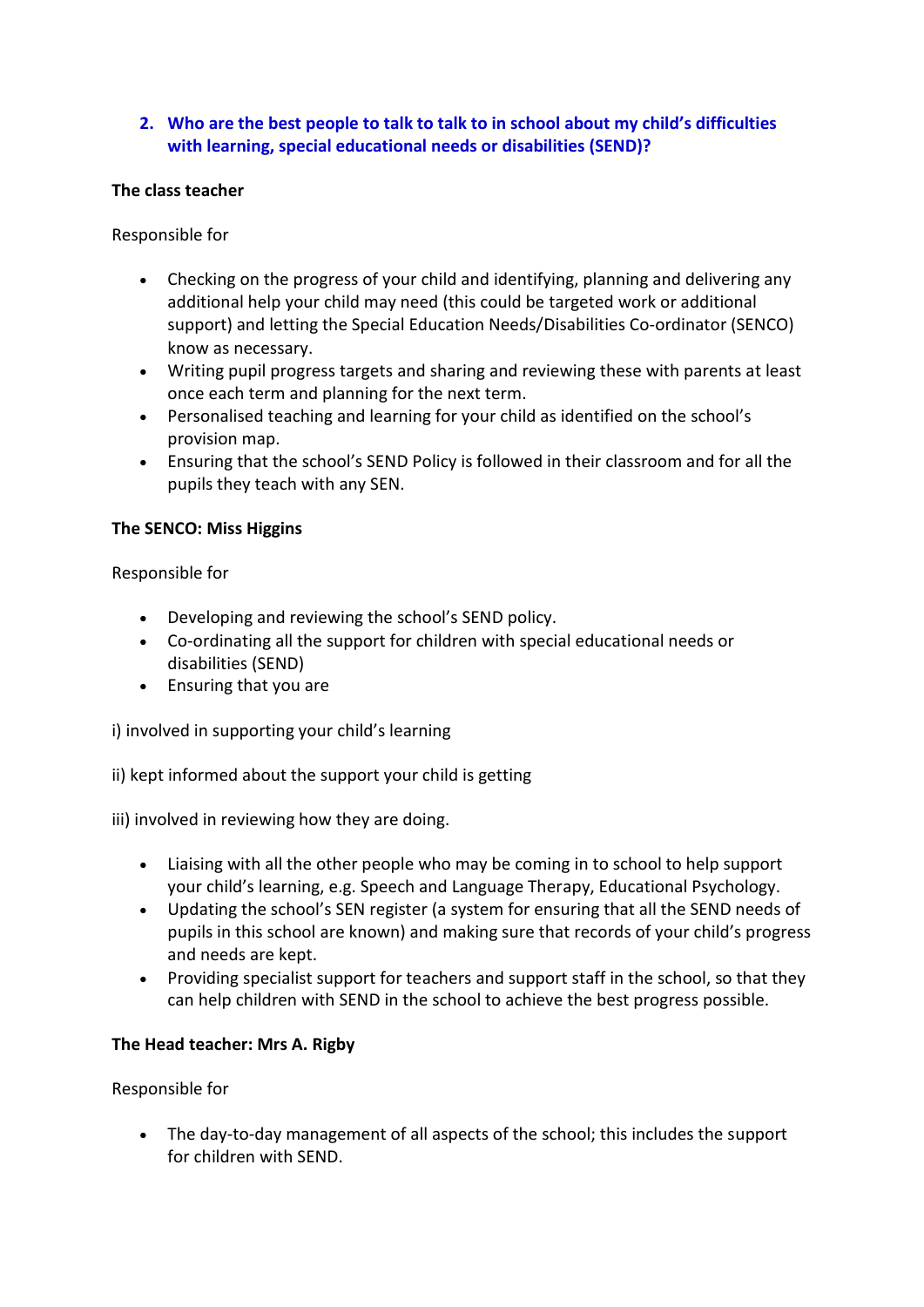- The Head teacher will give responsibility to the SENCO and class teachers, but is still responsible for ensuring that your child's needs are met.
- The Head teacher must make sure that the Governing Body is kept up to date about issues relating to SEND.

#### **The SEN Governor: Mrs Meg Buckley**

Responsible for

 Making sure that the necessary support is given for any child with SEND who attends the school.

School contact telephone number: 0151 263 8460

# **3. What are the different types of support for children with SEND in our school?**

#### **a) Class teacher input, via excellent targeted classroom teaching (Quality First Teaching).**

For your child this would mean

- The highest possible expectations for your child and all pupils in their class.
- All teaching is built on what your child already knows, can do and can understand.
- Different ways of teaching are in place, so that your child is fully involved in learning in class. This may involve things like using more practical learning.
- Specific strategies (which may be suggested by the SENCO) are in place to support your child to learn.
- Your child's teacher will have carefully checked on your child's progress and will have decided that your child has a gap or gaps in their understanding/learning and needs some extra support to help them make the best possible progress.

#### **Specific group work**

Intervention which may be

- Run in the classroom or a group room.
- Run by a teacher or a learning support assistant (LSA).
- Specialist groups run by outside agencies, e.g. Speech and Language therapy, SENISS support, Seedling therapy, SHINE THERAPY

This means a pupil has been identified by the SENCO/class teacher as needing some extra specialist support in school from a professional outside the school. This may be from

- Local Authority central services, such as the ASD Outreach Team, SENISS, Seedlings or Sensory Service (for students with a hearing or visual need).
- Outside agencies such as the Education Psychology Service (EPS).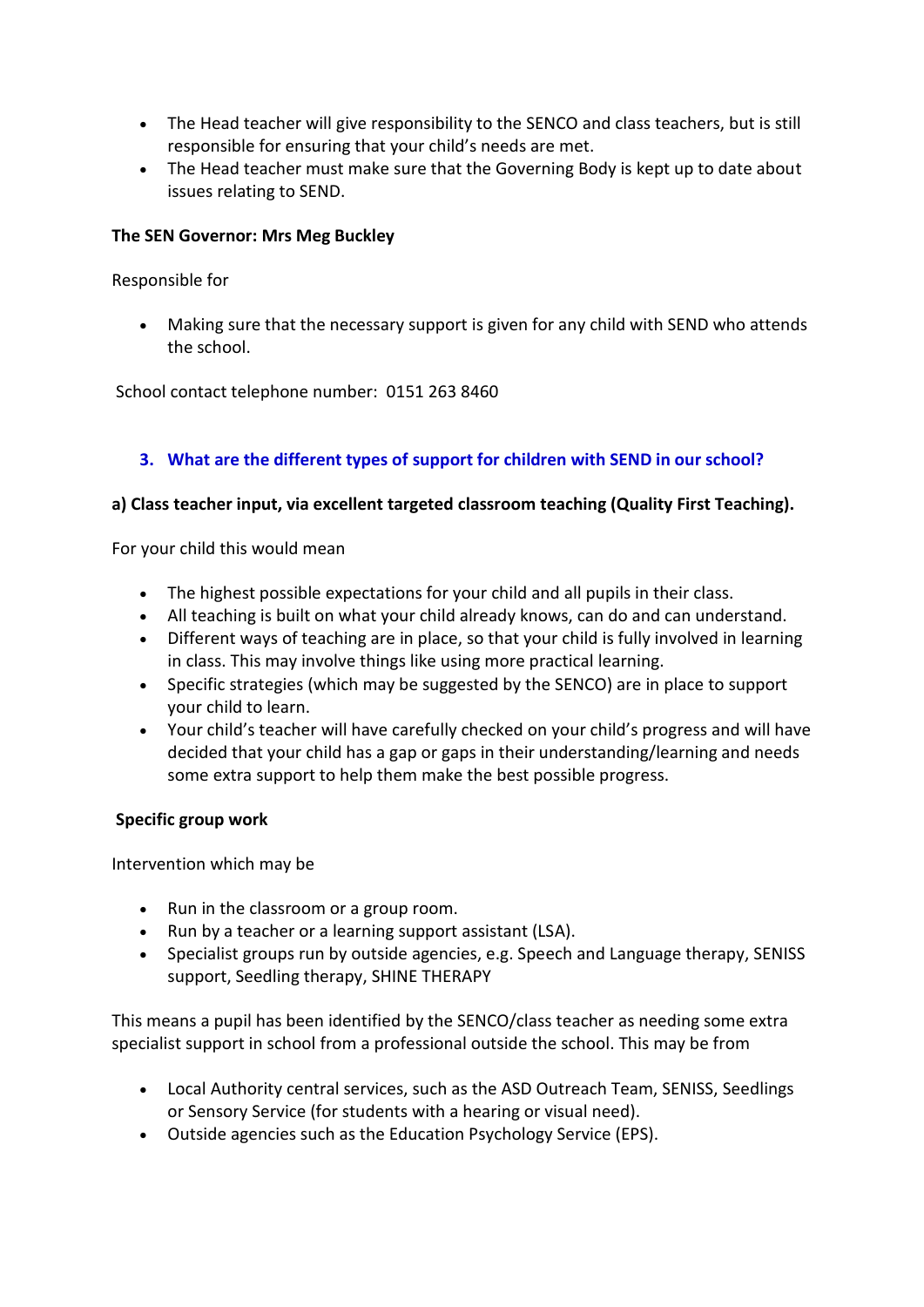#### **What could happen:**

- You may be asked to give your permission for the school to refer your child to a specialist professional, e.g. a Speech and Language Therapist or Educational Psychologist. This will help the school and you to understand your child's particular needs better and be able to support them more effectively in school.
- The specialist professional will work with your child to understand their needs and make recommendations as to the ways your child is given support.

#### **c) Specified Individual support**

This type of support is available for children whose learning needs are severe, complex and lifelong.

This is usually provided via a Statement of Special Educational Needs or an Education Health Care Plan (EHCP). This means your child will have been identified by professionals as needing a particularly high level of individual or small-group teaching.

This type of support is available for children with specific barriers to learning that cannot be overcome through Quality First Teaching and intervention groups ("Including All Children" documentation from LA).

Your child will also need specialist support in school from a professional outside the school. This may be from

- Local Authority central services
- Sensory Service (for students with a hearing or visual need).
- Outside agencies such as the Speech and Language Therapy (SALT) Service.

#### **For your child this would mean**

- The school (or parent/carer) can request that Local Authority Services carry out a statutory assessment of your child's needs. This is a legal process which sets out the amount of support that will be provided for your child.
- After the request has been made to the 'Panel of Professionals' (with a lot of information about your child, including some from you), they will decide whether they think your child's needs (as described in the paperwork provided), seem complex enough to need a statutory assessment. If this is the case, they will ask you and all professionals involved with your child to write a report outlining your child's needs. If they do not think your child needs this, they will ask the school to continue with the current support.
- After the reports have all been sent in, the Panel of Professionals will decide if your child's needs are severe, complex and lifelong. If this is the case, they will write a Statement of Special Educational Needs or an Education Health Care Plan (EHCP). If this is not the case, they will ask the school to continue with the current level of support and also set up a meeting in school to ensure a plan is in place to ensure your child makes as much progress as possible.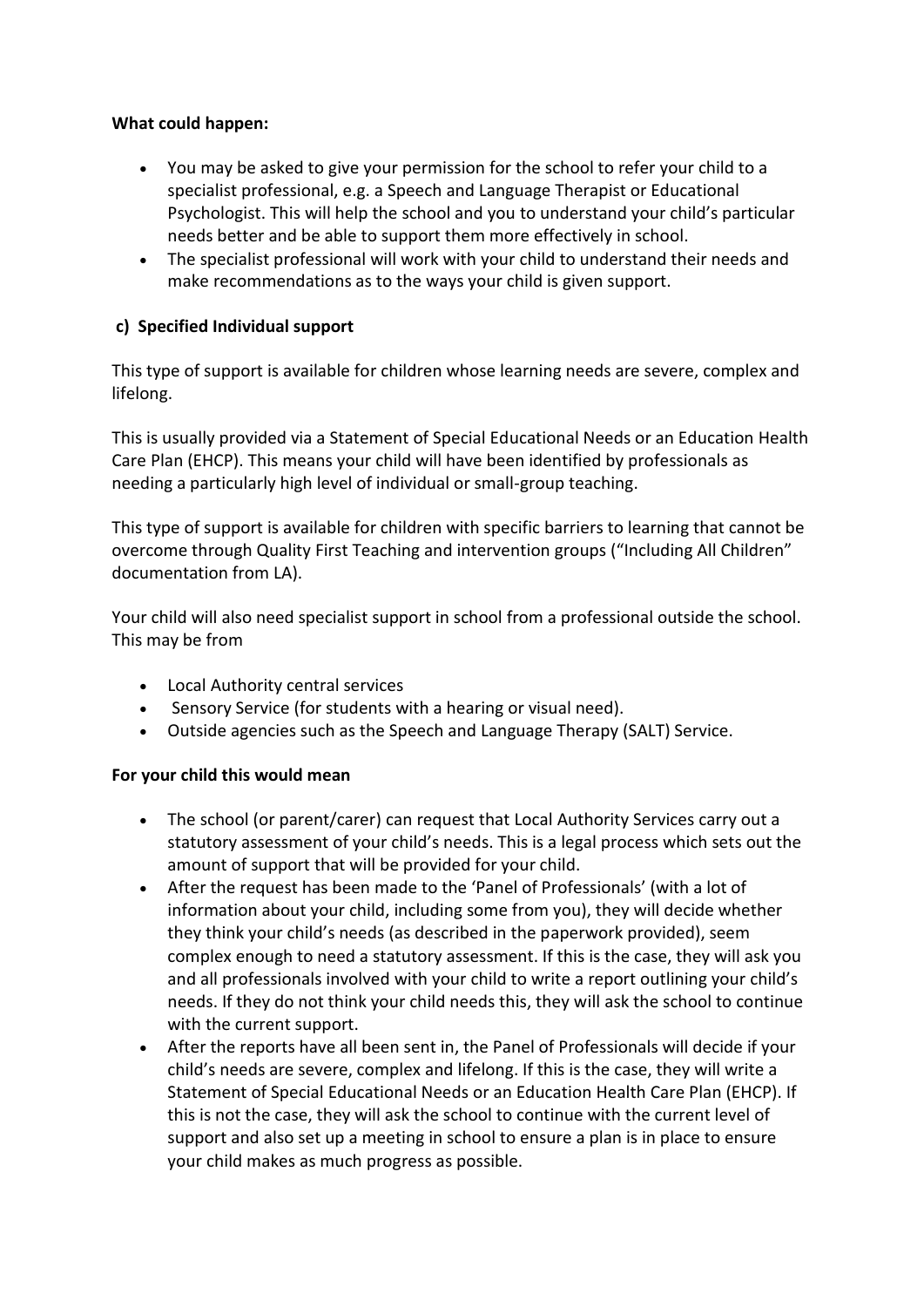- The Statement or EHC Plan will outline the number of hours of individual/small group support your child will receive from the LA and how the support should be used, and what strategies must be put in place. It will also have long- and short-term goals for your child.
- The additional adult may be used to support your child with whole class learning, run individual programmes or run small groups including your child

#### **4. How can I let the school know that I am concerned about my child's progress in school?**

If you have concerns about your child's progress, you should speak to your child's class teacher initially. If you continue to be concerned that your child is not making progress, you may speak to the SENCO. The school SEN Governor can also be contacted for support.

#### **5. How will the school let me know if they are concerned about my child's progress in school?**

If your child is identified as not making progress, the school will set up a meeting to discuss this with you in more detail. They will listen to any concerns you may have and plan any additional support your child may need. As a result of the meeting they may need to discuss with you any referrals to outside professionals to support your child.

#### **6. How is extra support allocated to children, and how do they progress in their learning?**

- The school budget, received from Liverpool LA, includes money for supporting children with SEN.
- The Head Teacher decides on the deployment of resources for Special Educational Needs and Disabilities, in consultation with the school governors on the basis of needs in the school.
- The Head Teacher and the SENCO discuss all the information they have about SEND in the school, including the children getting extra support already, the children needing extra support and the children who have been identified as not making as much progress as would be expected.

From this information, they decide what resources/training and support is needed.

 The school identifies the needs of SEN pupils on a provision map. This identifies all support given within school and is reviewed regularly and changes made as needed, so that the needs of children are met, and resources are deployed as effectively as possible.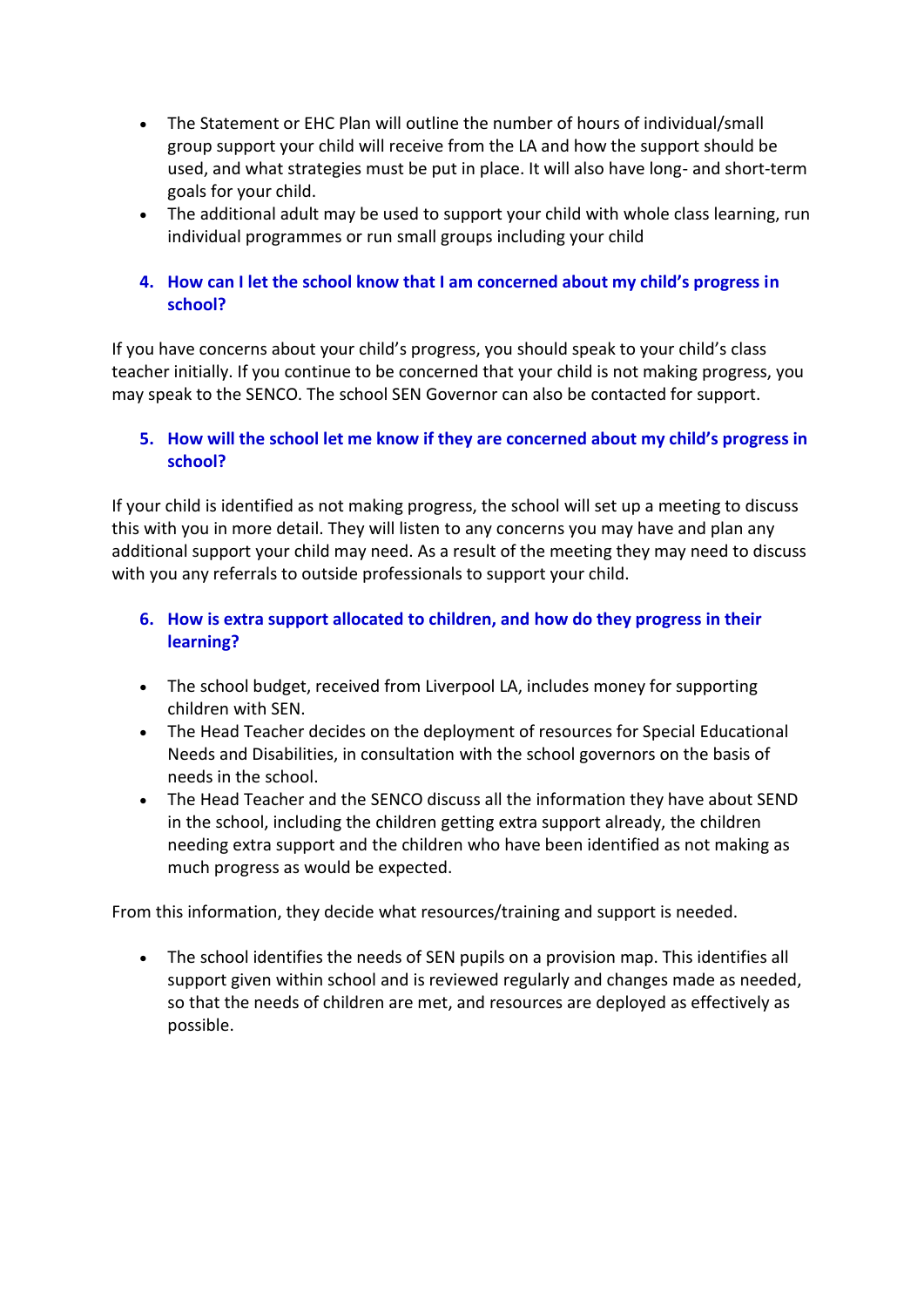#### **7. Who are the other people providing services to the children with SEND in the school?**

#### **School provision**

- Teachers responsible for teaching SEN groups/individuals on a part-time basis.
- Learning Support Assistants and HLTA mainly working in the Group Rooms with either individual children or small groups.
- SENCO, Inclusion Manager and Learning Mentors offering support for children with emotional and social development through our Nurture Group

#### **Local Authority Provision delivered in school**

- Educational Psychology Service
- Sensory Service for children with visual or hearing needs
- Seedlings- Mental Health Service
- SENISS
- SALT (Speech and Language Therapy)

#### **Health Provision delivered in school**

- Additional Speech and Language Therapy input to provide a higher level of service to the school
- School Nurse
- Occupational Therapy
- Physiotherapy
- Seedling- Mental Health Service

#### **8. How are the teachers in the school helped to work with children with SEND, and what training to the teachers have?**

The SENCO's job is to support the class teacher in planning for children with SEN.

- The school provides training and support to enable all staff to improve the teaching and learning of children, including those with SEN. This includes whole school training on SEN issues, such as Social, Emotional and Mental Health Needs using the THRIVE approach, speech and language difficulties etc
- Individual teachers and support staff attend training courses run by outside agencies and the SENCO that are relevant to the needs of specific children in their class.

#### **9. How will the teaching be adapted for my child?**

Class teachers plan lessons according to the specific needs of all groups of children in their class and will ensure that your child's needs are met.

 Support staff, under the direction of the class teacher, can adapt planning to support the needs of your child where necessary.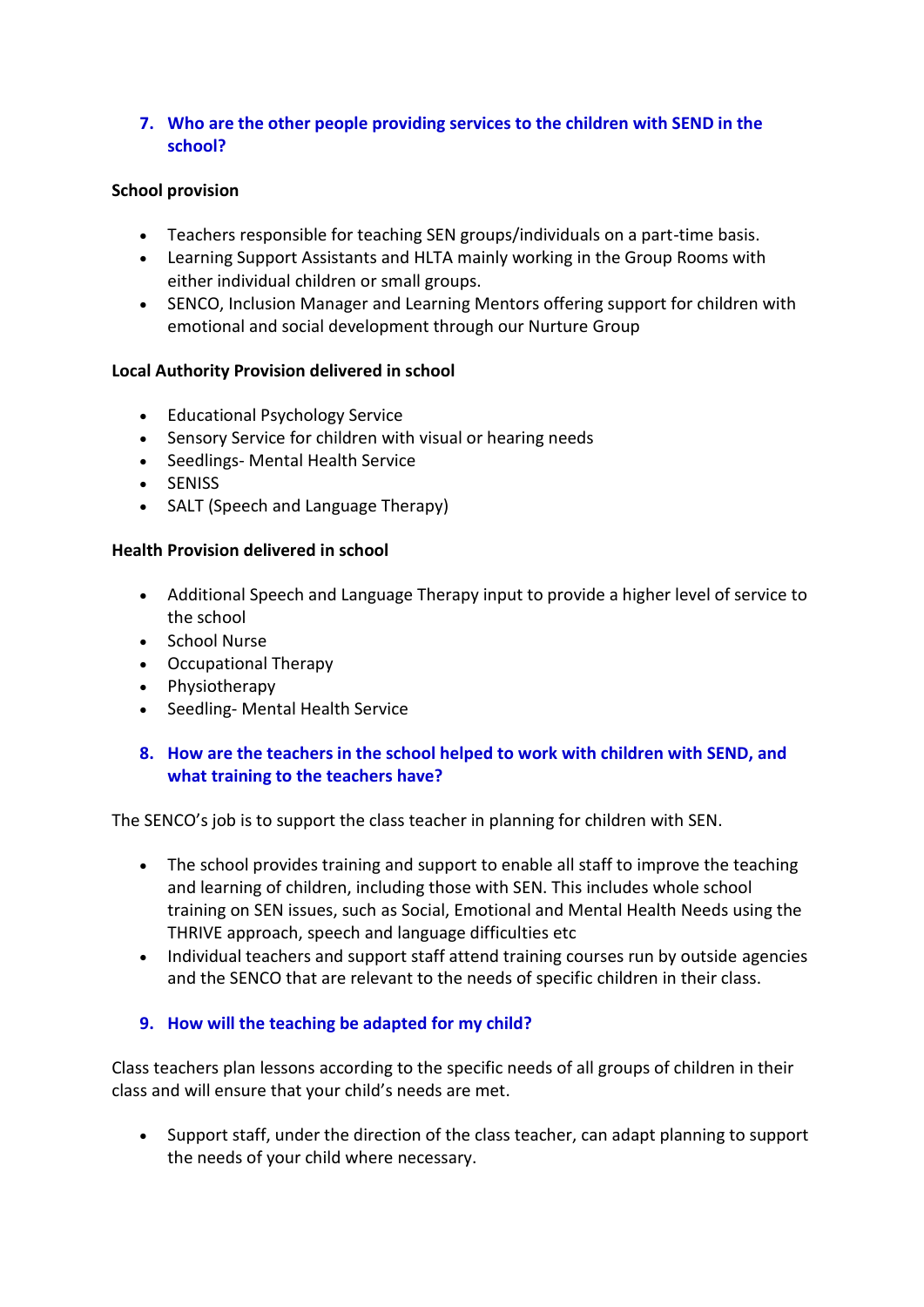- Specific resources and strategies will be used to support your child individually and in groups.
- Planning and teaching will be adapted, on a daily basis if needed, to meet your child's learning needs.

#### **10. What support do we have for you as a parent of a child with SEND?**

- Your child's progress will be continually monitored by his/her class teacher.
- His/her progress will be reviewed formally with the Head teacher and SENCO every term in reading, writing and numeracy.
- If your child is in Reception or above, a more sensitive assessment tool can be used, which shows their attainment in more detail – breaking learning down into smaller steps.
- At the end of each key stage (i.e. at the end of year 2 and year 6), all children are required to be formally assessed using Standard Assessment Tests (SATS). This is something the government requires all schools to do and are the results that are published nationally.
- Where necessary, children will have individual targets and the progress against these targets will be reviewed regularly, evidence for judgements assessed and a future plan made.
- The progress of children with a statement of SEN/EHCP will be formally reviewed at an Annual Review with all adults involved with the child's education.
- The SENCO will also check that your child is making good progress within any individual work and in any group that they take part in.
- Regular book scrutinizes and lesson observations will be carried out by the SENCO and other members of the Senior Management Team to ensure that the needs of all children are met and that the quality of teaching and learning is high.

#### **11. How St. Michaels accessible to children with SEND?**

- The school is fully compliant with DDA requirements.
- The school is on a split-level with easy access and double doors and ramps.
- The front desk has a wheel-chair height section and is DDA compliant.
- There is a disabled toilet and a medical room in the infant and junior buildings.
- We ensure where ever possible that equipment used is accessible to all children regardless of their needs.
- After-school provision is accessible to all children, including those with SEN.
- Extra-curricular activities are accessible for children with SEN.

## **12. How will we support your child when they are joining this school? Leaving this school? Or moving to another class?**

We recognise that transitions can be difficult for a child with SEN, and we take steps to ensure that any transition is a smooth as possible.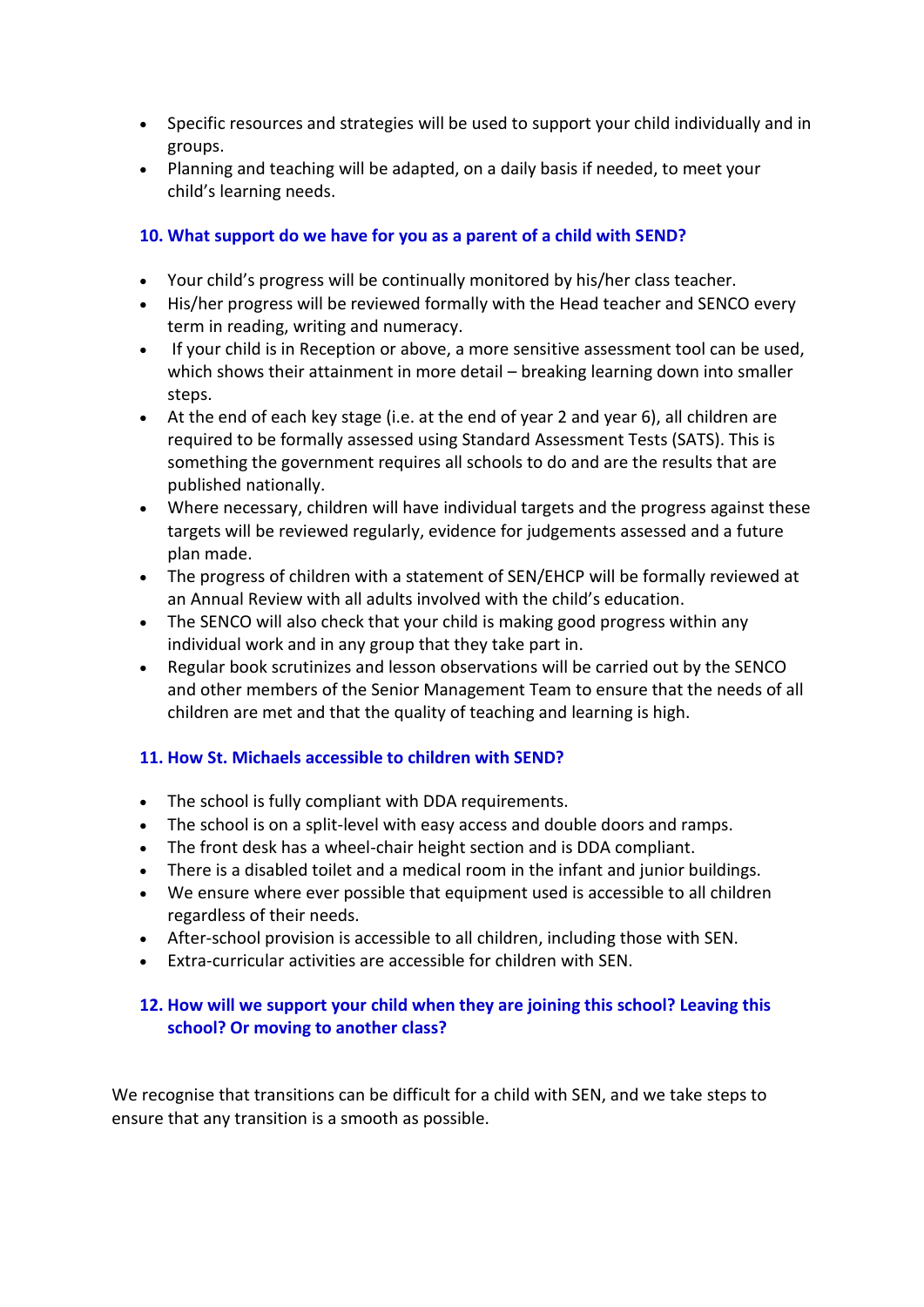## **If your child is joining us from another school:**

- The SENCO will visit pre-schools with the Foundation Stage Leader when appropriate.
- Your child will be able to visit our school and stay for a taster session, if this is appropriate.

#### **If your child is moving to another school:**

- We will contact the school SENCO and ensure he/she knows about any special arrangements or support that need to be made for your child. Where possible, a planning meeting will take place with the SENCO from the new school.
- We will make sure that all records about your child are passed on as soon as possible.
- If your child would be helped by a book/personal plan to support them in understand moving on, then one will be made for them.

#### **When moving classes in school:**

- Information will be passed on to the new class teacher in advance and planning meeting will take place with the new teacher and individual targets will be shared with the teacher.
- If your child would be helped by a book/personal plan to support them in understand moving on, then one will be made for them and also individual children will spend extra time with their new class teacher to familiarise the child with the environment and class teacher.

#### **In Year 6:**

- The SENCO will discuss the specific needs of your child with the SENCO of the child's secondary school. In most cases, a transition review meeting to which you will be invited will take place with the SENCO from the new school.
- Your child will participate in focused learning relating to aspects of transition, to support their understanding of the changes ahead.
- Where possible, your child will visit their new school on several occasions, and in some cases staff from the new school will visit your child in this school.
- If your child would be helped by a book/passport to support them in understand moving on, then one will be made for them.

# **13. How will we support your child's social and emotional development?**

We recognise that some children have extra emotional and social needs that need to be developed and nurtured. These needs can manifest themselves in a number of ways, including behavioural difficulties, anxiousness, and being uncommunicative.

All classes follow a structured PSHE (Personal, Social, Health and Emotional education) curriculum and the Zones of Regulation to support this development. However, for those children who find aspects of this difficult we offer